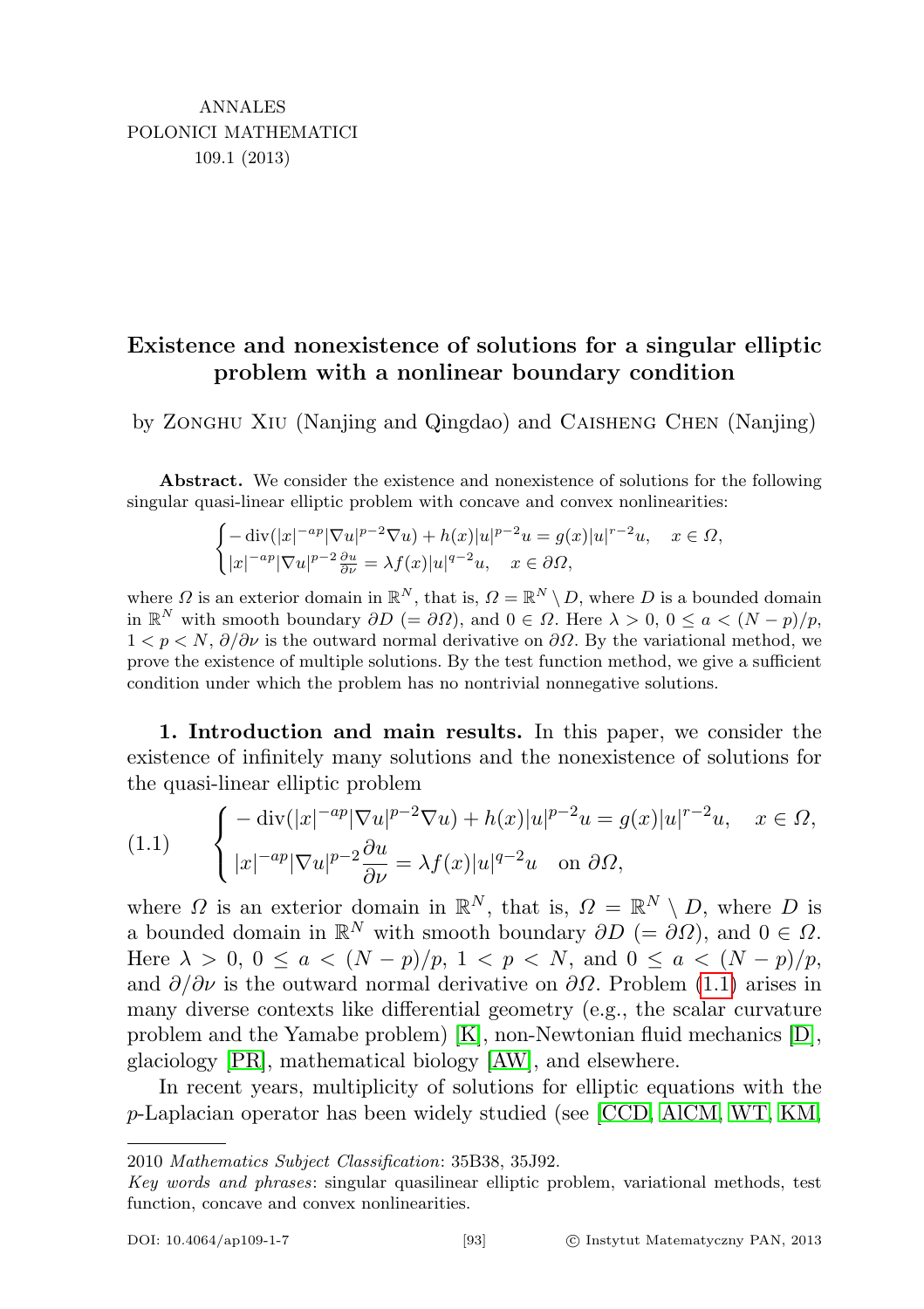[AB,](#page-12-2) [BR,](#page-13-6) [Am,](#page-12-3) [P,](#page-13-7) XCH.). When  $a = 0$ , Averna et al. [\[AB\]](#page-12-2) considered the Neumann problem

<span id="page-1-0"></span>(1.2) 
$$
\begin{cases} -\text{div}(|\nabla u|^{p-2}\nabla u) + b(x)|u|^{p-2}u = \lambda f(x, u), & x \in \Omega, \\ \partial u/\partial \nu = 0, & x \in \partial \Omega, \end{cases}
$$

on a bounded domain  $\Omega$ . By a critical points theorem, they proved that problem [\(1.2\)](#page-1-0) has at least three solutions for each  $\lambda$  in a certain open interval. Pflüger  $[P]$  considered the following *p*-Laplacian equation with a nonlinear boundary condition:

(1.3) 
$$
\begin{cases}\n-\text{div}(a(x)|\nabla u|^{p-2}\nabla u) = \lambda f(x, u), & x \in \Omega, \\
a(x)|\nabla u|^{p-2}\frac{\partial u}{\partial \nu} + b(x)|u|^{p-2} = g(x, u), & x \in \partial\Omega,\n\end{cases}
$$

where  $\Omega \subset \mathbb{R}^N$  is an unbounded domain,  $0 < a_0 < a(x) \in L^{\infty}(\Omega)$  and  $c/(1+x)^{p-1} \leq b(x) \leq C/(1+x)^{p-1}$  for some  $c, C > 0$ . By the variational approach, he proved the existence of three solutions.

Many authors focus on the existence of infinitely many solutions (see [\[FIV,](#page-13-9) [Aou,](#page-12-4) [AsCM,](#page-12-5) [Y\]](#page-14-0)). For  $a = g(x) = 0, h(x) = -1$ , Bonder and Rossi [\[BR\]](#page-13-6) considered a similar problem and obtained infinitely many solutions in the subcritical case via variational and topological arguments. For  $a =$  $g(x) = 0, h(x) = 1$ , Faraci et al. [\[FIV\]](#page-13-9) studied a more general p-Laplacian equation and proved the existence of infinitely many bounded solutions.

However, to the best of our knowledge, little seems to be known about the existence of infinitely many solutions for problem (1.1) on an unbounded domain  $\Omega$  with  $a \neq 0$ . Motivated by [\[AB,](#page-12-2) [P,](#page-13-7) [BR,](#page-13-6) [Aou,](#page-12-4) [FIV\]](#page-13-9), we consider the existence of infinitely many solutions of [\(1.1\)](#page-0-0) by the variational method. We give two sufficient conditions under which the problem [\(1.1\)](#page-0-0) has infinitely many solutions. Since  $\Omega \subset \mathbb{R}^N$  is an unbounded domain, the loss of compactness of the Sobolev embedding renders the variational technique more delicate.

For the nonexistence of solutions for elliptic equations with  $p$ -Laplacian we refer to [\[CG,](#page-13-10) [AP,](#page-12-6) [PS,](#page-13-11) [YL\]](#page-14-1). In the present paper, we will also consider the nonexistence for problem [\(1.1\)](#page-0-0). Our method is based on the test function method, introduced by Mitidieri and Pohozaev [\[MP2\]](#page-13-12). We give a sufficient condition for problem [\(1.1\)](#page-0-0) to have no nontrivial nonnegative solutions.

In Sections 2 and 3, we use the following assumptions:

- (A<sub>1</sub>)  $0 < a < pN/(N-p)$ ,  $a \le b < a+1$ ,  $d = a+1-b$ ,  $p^* = pN/(N-pd)$ ,  $\lambda > 0$ ;
- $(A_2)$   $h(x) \geq 0, g \in L^{\infty}(\Omega) \cap L^{\mu}(\Omega, \omega)$  with  $\omega(x) = |x|^{br\mu}, \mu = p^*/(p^* r),$  $g^{\pm}(x) = \max\{\pm g(x), 0\} \neq 0;$
- (A<sub>3</sub>)  $f \in L^{\infty}(\partial \Omega)$  and  $f^{+}(x) = \max\{f(x), 0\} \neq 0$  for  $x \in \partial \Omega$ .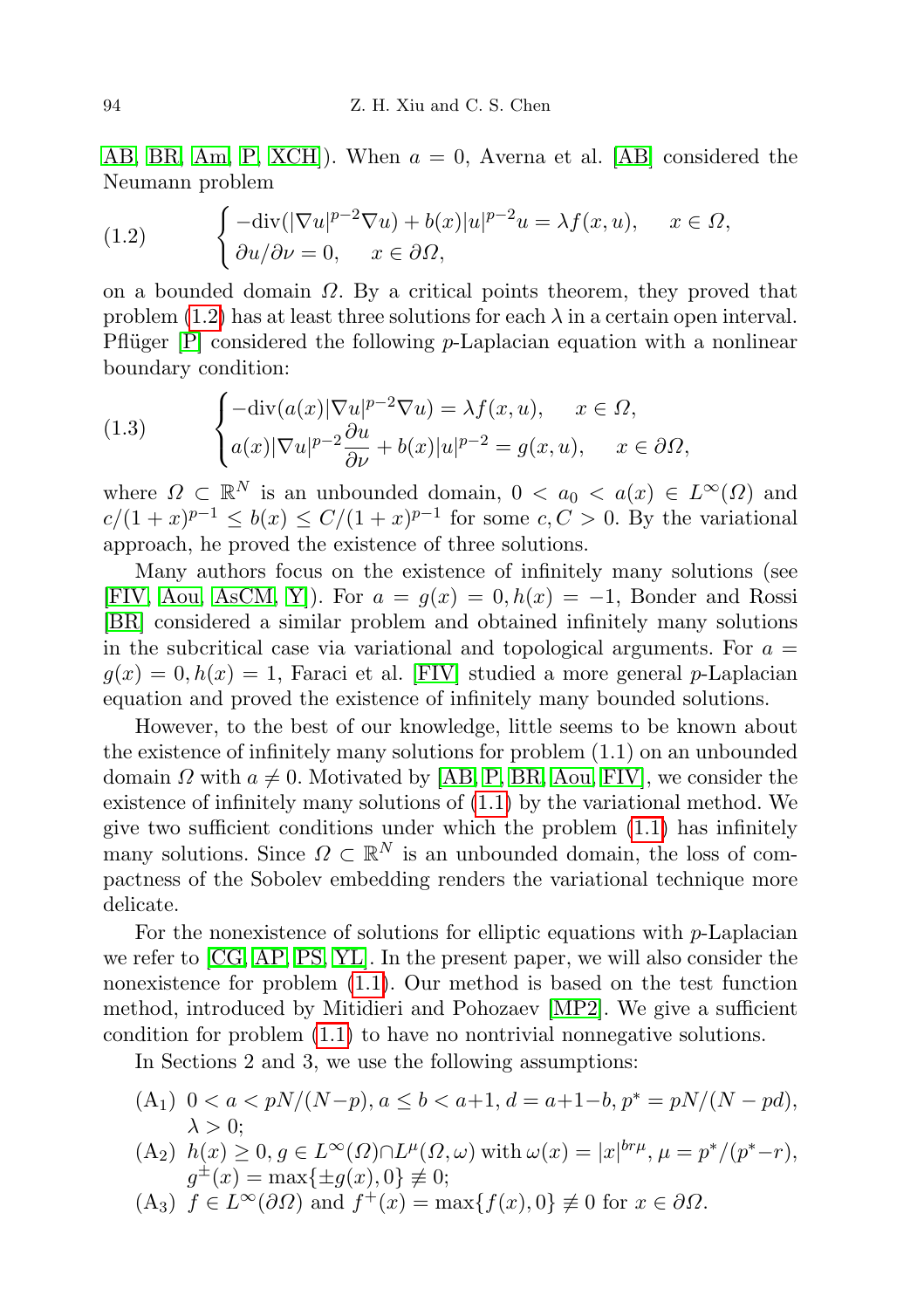We now introduce some weighted spaces. When  $1 < p < N$  and  $-\infty$  $a < (N - p)/p$ , we define  $W^{1,p}(\Omega, |x|^{-ap})$  to be the completion of  $C_0^{\infty}(\Omega)$ with the norm

$$
||u||_{W_a^{1,p}} = \left(\int_{\Omega} |x|^{-ap} |\nabla u|^p \, dx\right)^{1/p}.
$$

The natural function space to study problem  $(1.1)$  is the completion X of the space of restrictions to  $\Omega$  of  $C_0^{\infty}(\mathbb{R}^N)$  functions with the norm

(1.4) 
$$
||u||_X = \left(\int_{\Omega} (|x|^{-ap} |\nabla u|^p + h(x)|u|^p) dx\right)^{1/p}.
$$

For  $\alpha \in \mathbb{R}$  and  $r \geq 1$ , let  $L^r(\Omega, |x|^{-\alpha})$  be the set of Lebesgue measurable functions  $u : \Omega \to \mathbb{R}$  satisfying

<span id="page-2-1"></span>
$$
||u||_{r,\alpha} = ||u||_{L^r(\Omega, |x|^{-\alpha})} = \left(\int_{\Omega} |x|^{-\alpha} |u|^r \, dx\right)^{1/r} < \infty.
$$

The following weighted Sobolev–Hardy inequality is called the Caffarelli– Kohn–Nirenberg inequality [\[CKN\]](#page-13-13). There is a constant  $C_{a,b} > 0$  such that

<span id="page-2-0"></span>
$$
(1.5) \qquad \left(\int\limits_{\mathbb{R}^N} |x|^{-bp^*}|u|^{p^*} dx\right)^{1/p^*} \leq C_{a,b} \left(\int\limits_{\mathbb{R}^N} |x|^{-ap}|\nabla u|^p dx\right)^{1/p^*}
$$

for all  $u \in C_0^{\infty}(\mathbb{R}^N)$ , where  $-\infty < a < (N-p)/p$ ,  $a \le b < a+1$ ,  $d = a+1-b$ , and  $p^* = pN/(N - pd)$ .

As a version of [\(1.5\)](#page-2-0), for an exterior domain  $\Omega \subset \mathbb{R}^N$  with smooth boundary, one has

<span id="page-2-2"></span>(1.6) 
$$
\left(\int_{\Omega} |x|^{-bp^*}|u|^{p^*} dx\right)^{1/p^*} \leq S_0 \left(\int_{\Omega} |x|^{-ap} |\nabla u|^p dx\right)^{1/p}
$$

with some  $S_0 > 0$  (see [\[B-U,](#page-13-14) [GR\]](#page-13-15)).

DEFINITION 1.1. A function  $u \in X$  is said to be a weak solution of problem [\(1.1\)](#page-0-0) if for any  $\psi \in X$ ,

(1.7) 
$$
\int_{\Omega} (|x|^{-ap} |\nabla u|^{p-2} \nabla u \nabla \psi + h |u|^{p-2} u \psi) dx - \int_{\Omega} g |u|^{r-2} u \psi dx - \lambda \int_{\partial \Omega} f |u|^{q-2} u \psi d\sigma = 0.
$$

Our main results are listed below.

THEOREM 1.2. Assume  $(A_1)$ – $(A_3)$ . If  $p < r < q < p_* = p(N-1)/(N-p)$ , then problem [\(1.1\)](#page-0-0) has infinitely many solutions  $u_k$  in X and

$$
J_{\lambda}(u_k) \to \infty \quad \text{as } k \to \infty.
$$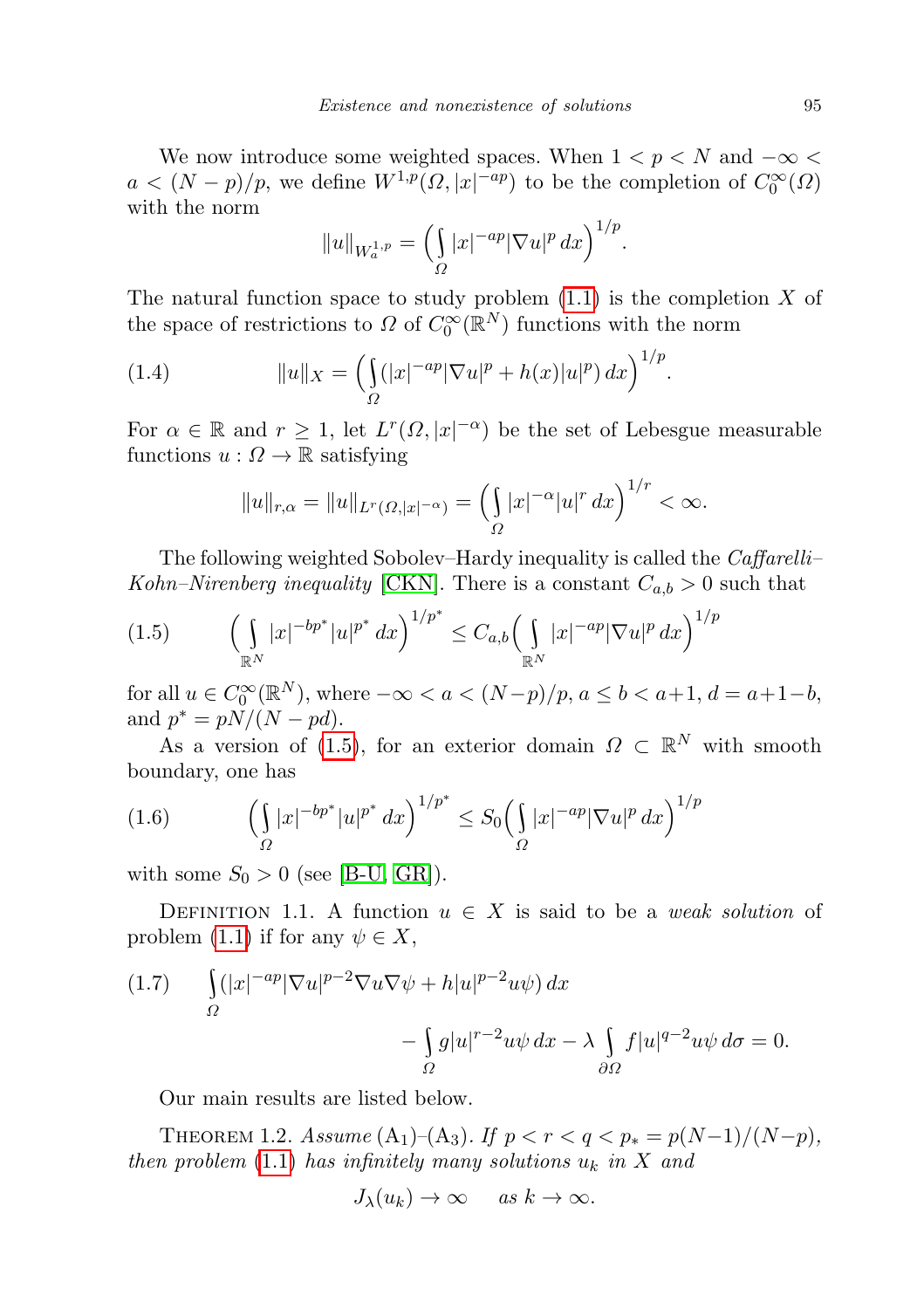THEOREM 1.3. Assume  $(A_1)$ – $(A_3)$ . If  $q \leq p$  and  $r \leq p$ , then problem [\(1.1\)](#page-0-0) has infinitely many solutions  $u_k$  in X such that  $J_\lambda(u_k) < 0$  and

$$
J_{\lambda}(u_k) \to 0 \quad \text{as } k \to \infty.
$$

In Section 4, we assume that

(A<sub>4</sub>) 
$$
h(x) \le 0
$$
,  $f(x) \ge 0$ ,  $g(x) \ge g_0 > 0$ ;  
(A<sub>5</sub>) 
$$
\frac{Nr}{(a+1)(r+1)+N} < p < r, \lambda > 0.
$$

THEOREM 1.4. Assume  $(A_4)$ – $(A_5)$ . Then problem [\(1.1\)](#page-0-0) has no nontrivial nonnegative solutions.

This paper is organized as follows. In Section 2, we give some basic definitions and lemmas. In Section 3, we consider the existence of multiple solutions for problem  $(1.1)$ , and prove that  $(1.1)$  has infinitely many solutions. By the test function method, in Section 4, we prove that problem [\(1.1\)](#page-0-0) has no nontrivial nonnegative weak solutions under appropriate conditions.

2. Preliminaries. In this section, we give some basic definitions and prove several important lemmas.

It is clear that problem [\(1.1\)](#page-0-0) has a variational structure. Let  $J_\lambda: X \to \mathbb{R}^1$ be the corresponding Euler functional, defined by

<span id="page-3-1"></span>(2.1) 
$$
J_{\lambda}(u) = \frac{1}{p} ||u||_{X}^{p} - \frac{1}{r} \int_{\Omega} g(x) |u|^{r} dx - \frac{1}{q} \int_{\partial \Omega} \lambda f(x) |u|^{q} d\sigma.
$$

We see that  $J_{\lambda} \in C^{1}(X,\mathbb{R}^{1})$  and for all  $\psi \in X$ ,

<span id="page-3-0"></span>(2.2) 
$$
\langle J'_{\lambda}(u), \psi \rangle = \int_{\Omega} (|x|^{-ap} |\nabla u|^{p-2} \nabla u \nabla \psi + h(x) |u|^{p-2} u \psi) dx - \int_{\Omega} g(x) |u|^{r-2} u \psi dx - \int_{\partial \Omega} \lambda f(x) |u|^{q-2} u \psi d\sigma.
$$

In particular, it follows from [\(2.2\)](#page-3-0) that

(2.3) 
$$
\langle J'_{\lambda}(u), u \rangle = ||u||_{X}^{p} - \int_{\Omega} g(x)|u|^{r} dx - \int_{\partial \Omega} \lambda f(x)|u|^{q} d\sigma,
$$

where  $||u||_X$  is defined in [\(1.4\)](#page-2-1). It is well known that the weak solutions of problem [\(1.1\)](#page-0-0) are precisely the critical points of  $J_{\lambda}(u)$ . Thus, to prove the existence of weak solutions for problem [\(1.1\)](#page-0-0), it is sufficient to show that  $J_{\lambda}(u)$  admits a sequence of critical points.

The following embedding theorem is an extension of the classical Rellich– Kondrashov compactness theorem (see [\[X\]](#page-13-16)).

LEMMA 2.1. Assume  $\Omega \subset \mathbb{R}^N$  is an open bounded domain with  $C^1$ boundary and  $0 \in \Omega$ ,  $N \geq 3$ ,  $-\infty < a < pN/(N-p)$ . Then the embed-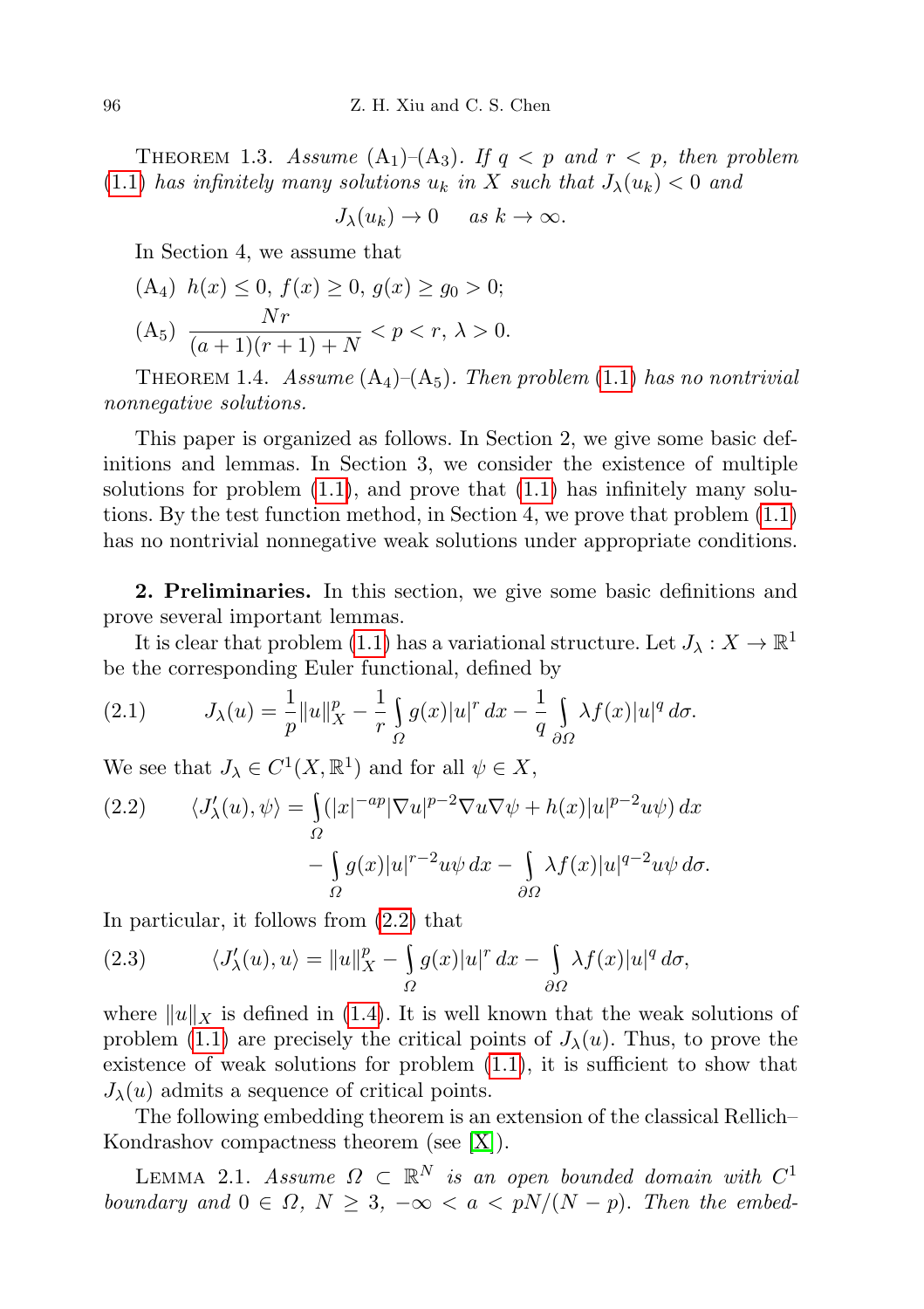ding  $W^{1,p}(\Omega, |x|^{-ap}) \hookrightarrow L^r(\Omega, |x|^{-\alpha})$  is continuous if  $1 < r \leq Np/(N-p)$ and  $0 \le \alpha \le (1+a)r + N(1-r/p)$ , and is compact if  $1 \le r \le Np/(N-p)$ and  $0 \le \alpha < (1 + a)r + N(1 - r/p)$ .

Now, we give a compact embedding theorem.

LEMMA 2.2. Assume  $1 < r < p^*$ . Then the embedding  $X \hookrightarrow L^r(\Omega, g)$  is compact.

*Proof.* Let  $u \in X$ . By [\(1.6\)](#page-2-2) and the Hölder inequality we have

<span id="page-4-0"></span>
$$
(2.4) \t\t ||u||_{L^{r}(\Omega,g)}^{r} = \int_{\Omega} g|u|^{r} dx \le \left(\int_{\Omega} |u|^{p^{*}} |x|^{-bp^{*}} dx\right)^{r/p^{*}} \left(\int_{\Omega} \omega g^{\mu} dx\right)^{1/\mu} \le S_{0}^{r} ||u||_{X}^{r} ||g||_{L^{\mu}(\Omega,\omega)}
$$

where  $\omega(x) = |x|^{br\mu}$  and  $\mu = p^*/(p^* - r)$ . Inequality [\(2.4\)](#page-4-0) implies that the embedding  $X \hookrightarrow L^{r}(\Omega, g)$  is continuous. In the following we prove that the embedding is compact.

Recall that  $\Omega = \mathbb{R}^N \setminus D$ , where D is a bounded domain in  $\mathbb{R}^N$ . We can choose  $R > 0$  so large that  $D \subset B_R = B_R(0)$ . Then  $\Omega_R = \mathbb{R}^N \setminus B_R =$  $\Omega \setminus B_R \subset \Omega$ . For  $\mathcal{O} \subset \Omega$ , we define

(2.5) 
$$
X(\mathcal{O}) = \{u|_{\mathcal{O}} : u \in X\}, \quad Y(\mathcal{O}) = \{u|_{\mathcal{O}} : u \in Y\},
$$

where  $Y = L^r(\Omega, g)$ . We divide our proof into two steps.

(i) The embedding  $X(B_R \setminus D) \hookrightarrow Y(B_R \setminus D)$  is compact.

Assume  $\{u_n\}$  is a bounded sequence in  $X(B_R \setminus D)$ . Letting  $\alpha = 0$  in Lemma 2.1, we see that there exist  $u \in Y(B_R \setminus D)$  and a subsequence of  $\{u_n\}$ , still denoted by  $\{u_n\}$ , such that  $||u_n - u||_{L^r(B_R\setminus D)} \to 0$  as  $n \to \infty$ . Since  $g \in L^{\infty}(\Omega)$ , there exists  $M > 0$  such that  $|g| < M$  a.e. in  $\Omega$ . Thus,

(2.6) 
$$
\int_{B_R \backslash D} g(x) |u_n - u|^r dx \leq M \int_{B_R \backslash D} |u_n - u|^r dx,
$$

which implies that  $u_n \to u$  in  $Y(B_R \setminus D) = L^r(B_R \setminus D, g)$ .

(ii) If  $\{u_n\}$  is a bounded sequence in X, then for any  $\varepsilon > 0$ , there exists  $R_{\varepsilon} > 0$  large enough such that  $||u_n||_{Y(\Omega_{R_{\varepsilon}})} < \varepsilon, n = 1, 2, \ldots$ .

<span id="page-4-2"></span>We claim that

(2.7) 
$$
\lim_{R \to \infty} \sup_{u \in X \setminus \{0\}} \frac{\|u\|_{Y(\Omega_R)}}{\|u\|_X} = 0.
$$

In fact, it follows from [\(2.4\)](#page-4-0) that

<span id="page-4-1"></span>(2.8) 
$$
||u||_{L^r(\Omega_R, g)}^r = \int_{\Omega_R} g|u|^r dx \leq S_0^r ||u||_X^r ||g||_{L^{\mu}(\Omega_R, \omega)}.
$$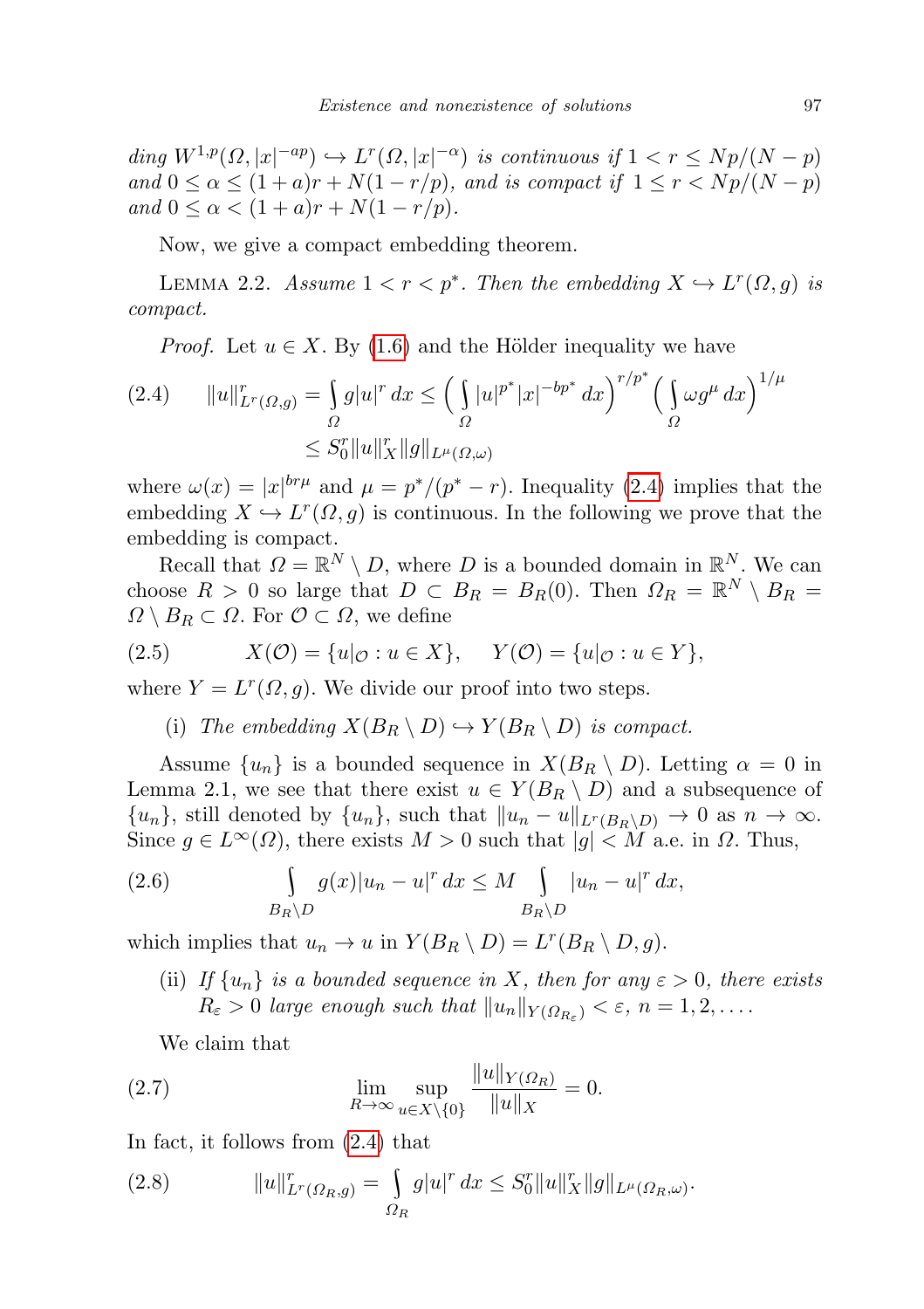Since  $g \in L^{\mu}(\Omega, \omega)$  one has

<span id="page-5-0"></span>(2.9) 
$$
\lim_{R \to \infty} ||g||_{L^{\mu}(\Omega_R,\omega)} = 0.
$$

Thus, we deduce from  $(2.8)$ – $(2.9)$  that

(2.10) 
$$
\frac{\|u\|_{Y(\Omega_R)}}{\|u\|_X} \le S_0 \|g\|_{L^{\mu}(\Omega,\omega)}^{1/r} \to 0 \quad \text{as } R \to \infty,
$$

which implies that  $(2.7)$  holds.

Since X is a reflexive Banach space and  $\{u_n\}$  is bounded in X, there exists a subsequence, still denoted by  $\{u_n\}$ , such that  $u_n \rightharpoonup u$  in X and  $||u_n||_X < C_0$  for some constant  $C_0 > 0$ . Thus, we deduce from [\(2.7\)](#page-4-2) that for any  $\varepsilon > 0$  there exists  $R_{\varepsilon} > 0$  large enough such that

<span id="page-5-1"></span>
$$
(2.11) \t\t\t ||u_n||_{Y(\Omega_{R_{\varepsilon}})} \leq \varepsilon \tfor n = 1, 2, ....
$$

Since the embedding  $X(B_{R_{\varepsilon}} \setminus D) \hookrightarrow Y(B_{R_{\varepsilon}} \setminus D)$  is compact by (i), there exists  $N_1 > 0$  such that for  $n > N_1$ ,

<span id="page-5-2"></span>(2.12) ku<sup>n</sup> − uk<sup>Y</sup> (BRε \D) < ε.

Consequently,  $(2.11)$ – $(2.12)$  yield

$$
(2.13) \quad \|u_n - u\|_Y \le \|u_n\|_{Y(\Omega \setminus B_{R_{\varepsilon}})} + \|u\|_{Y(\Omega \setminus B_{R_{\varepsilon}})} + \|u_n - u\|_{Y(B_{R_{\varepsilon}} \setminus D)} \le 3\varepsilon,
$$

which implies that  $\{u_n\}$  is convergent in Y. Therefore, the embedding  $X \hookrightarrow$  $L^r(\Omega, g)$  is compact.

LEMMA 2.3. Assume  $(A_1)$ – $(A_3)$ . If  $p < r < q < p_* = p(N-1)/(N-p)$ , then  $J_{\lambda}(u)$  satisfies the  $(PS)_{c}$  condition in X for any  $c > 0$ .

<span id="page-5-3"></span>*Proof.* Let  $c > 0$  and let  $\{u_n\}$  be a (PS) sequence such that

(2.14) 
$$
J_{\lambda}(u_n) \to c, \quad J'_{\lambda}(u_n) \to 0 \quad \text{in } X^* \text{ as } n \to \infty.
$$

Then we can deduce from (2.[14\)](#page-5-3) that

$$
(2.15) \t c + \|u_n\|_X + 1 \geq J_\lambda(u_n) - \frac{1}{r} \langle J_\lambda'(u_n), u_n \rangle
$$
  

$$
= \left(\frac{1}{p} - \frac{1}{r}\right) \|u_n\|_X^p + \left(\frac{1}{r} - \frac{1}{q}\right) \lambda \|u_n\|_{L^q(\partial\Omega, f)}^q
$$
  

$$
\geq \left(\frac{1}{p} - \frac{1}{r}\right) \|u_n\|_X^p,
$$

which implies that  $\{u_n\}$  is bounded in X. Furthermore, since X is a reflexive Banach space, there exists  $u \in X$  such that  $u_n \to u$ .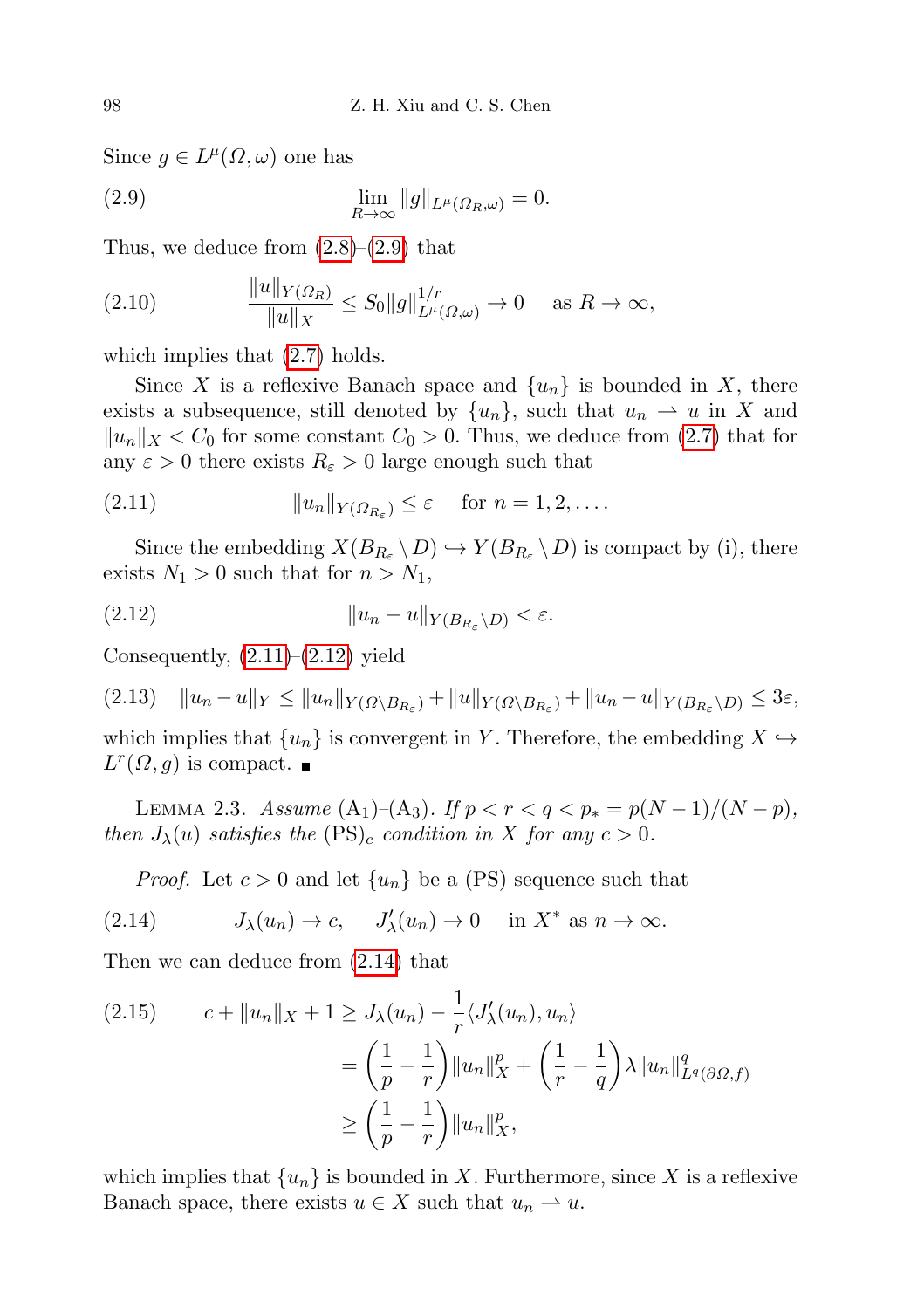In view of [\(2](#page-3-0).2), a direct computation implies that

<span id="page-6-3"></span>
$$
(2.16) \qquad \int_{\Omega} |x|^{-ap} (|\nabla u_n|^{p-2} \nabla u_n - |\nabla u_m|^{p-2} \nabla u_m) \cdot \nabla (u_n - u_m) \, dx
$$

$$
+ \int_{\Omega} h(x) (|u_n|^{p-2} u_n - |u_m|^{p-2} u_m) (u_n - u_m) \, dx
$$

$$
= \int_{\partial \Omega} f(x) (|u_n|^{q-2} u_n - |u_m|^{q-2} u_m) (u_n - u_m) \, d\sigma
$$

$$
+ \int_{\Omega} g(x) (|u_n|^{r-2} u_n - |u_m|^{r-2} u_m) (u_n - u_m) \, dx
$$

$$
+ \langle J_\lambda'(u_n) - J_\lambda'(u_m), u_n - u_m \rangle.
$$

By the inequalities

<span id="page-6-0"></span>
$$
(2.17) \quad \langle |\xi|^{p-2}\xi - |\zeta|^{p-2}\zeta, \xi - \zeta \rangle \ge \begin{cases} c|\xi - \zeta|^p & \text{for } p \ge 2, \\ c|\xi - \zeta|^2(|\xi| + |\zeta|)^{p-2} & \text{for } 1 < p < 2, \end{cases}
$$

which are a modification of the inequalities in [\[D\]](#page-13-1), we get

<span id="page-6-2"></span>(2.18) 
$$
A_{mn} \ge \begin{cases} c_1 \int_{\Omega} |x|^{-ap} |\nabla (u_n - u_m)|^p dx & \text{for } p \ge 2, \\ c_1 \left( \int_{\Omega} |x|^{-ap} |\nabla (u_n - u_m)|^p dx \right)^{2/p} & \text{for } 1 < p < 2, \end{cases}
$$

with some constant  $c_1 > 0$ , independent of n and m, and

$$
(2.19) \qquad A_{mn} \triangleq \int_{\Omega} |x|^{-ap} (|\nabla u_n|^{p-2} \nabla u_n - |\nabla u_m|^{p-2} \nabla u_m) \cdot \nabla (u_n - u_m) \, dx.
$$

In the following, we will prove that  $\{u_n\}$  has a subsequence that converges to u strongly in X. We only give the proof for  $1 < p < 2$ , as the argument for  $p \geq 2$  is similar but simpler. In fact, when  $1 < p < 2$ , it follows from  $(2.17)$  that

$$
(2.20) \qquad \langle |\nabla u_n|^{p-2} \nabla u_n - |\nabla u_m|^{p-2} \nabla u_m, \nabla (u_n - u_m) \rangle
$$
  

$$
\geq c |\nabla (u_n - u_m)|^2 (|\nabla u_n| + |\nabla u_m|)^{p-2}.
$$

Hence

<span id="page-6-1"></span>
$$
(2.21) \quad |\nabla(u_n - u_m)|^p \le c \langle |\nabla u_n|^{p-2} \nabla u_n - |\nabla u_m|^{p-2} \nabla u_m, \nabla(u_n - u_m) \rangle^{p/2}
$$

$$
\times (|\nabla u_n| + |\nabla u_m|)^{p(2-p)/2}.
$$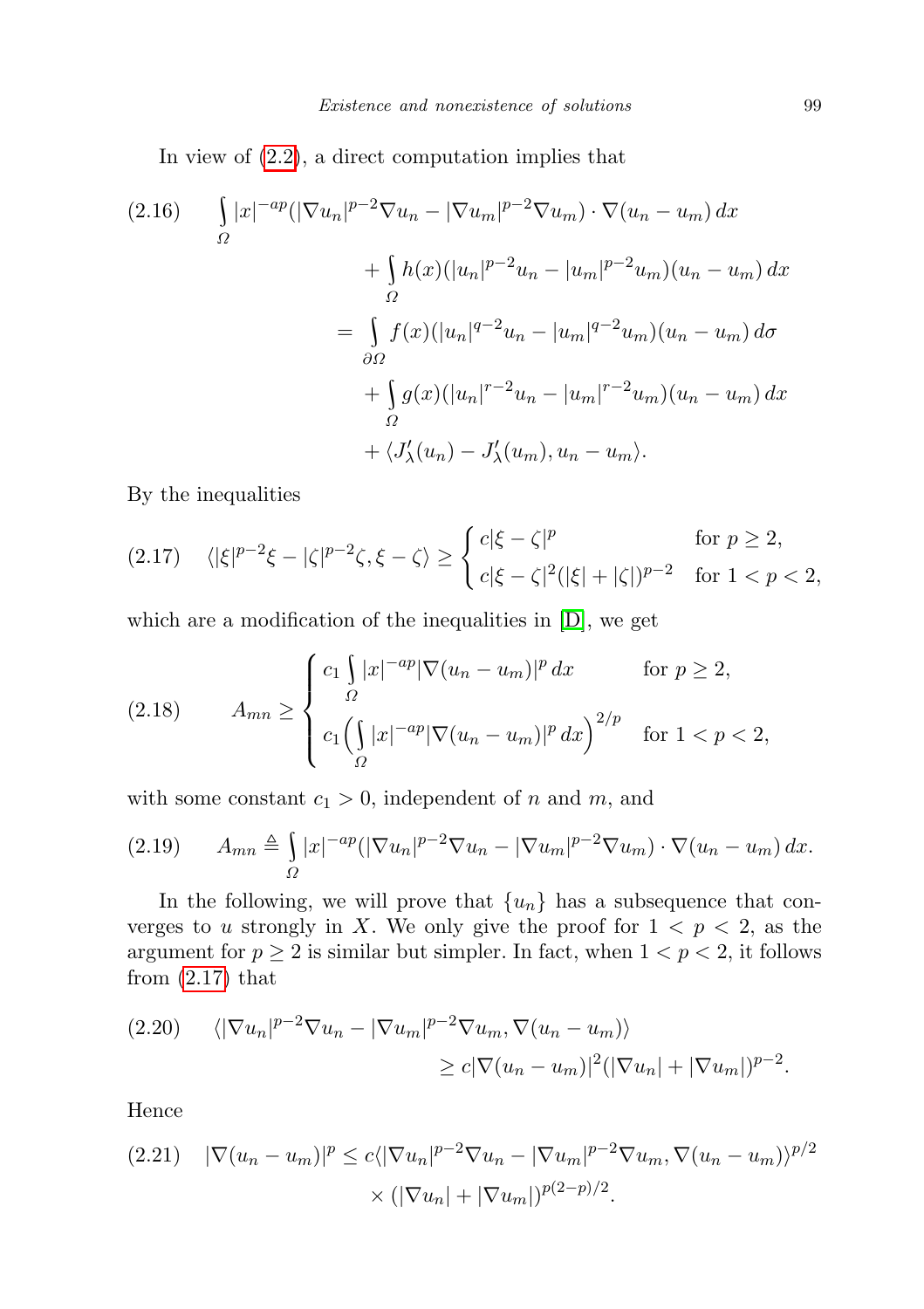Multiply [\(2.21\)](#page-6-1) by  $|x|^{-ap}$ , integrate, and use the Hölder inequality to obtain

$$
\int_{\Omega} |x|^{-ap} |\nabla (u_n - u_m)|^p dx
$$
\n
$$
\leq c \int_{\Omega} |x|^{-ap} \langle |\nabla u_n|^{p-2} \nabla u_n - |\nabla u_m|^{p-2} \nabla u_m, \nabla (u_n - u_m) \rangle^{p/2}
$$
\n
$$
\times (|\nabla u_n| + |\nabla u_m|)^{p(2-p)/2} dx
$$
\n
$$
\leq c \Big( \int_{\Omega} |x|^{-ap} \langle |\nabla u_n|^{p-2} \nabla u_n - |\nabla u_m|^{p-2} \nabla u_m, \nabla (u_n - u_m) \rangle dx \Big)^{p/2}
$$
\n
$$
\times \Big( \int_{\Omega} |x|^{-ap} (|\nabla u_n| + |\nabla u_m|)^p dx \Big)^{(2-p)/2},
$$

which implies that there exists some constant  $c_1 > 0$  such that

$$
\int_{\Omega} |x|^{-ap} (|\nabla u_n|^{p-2} \nabla u_n - |\nabla u_m|^{p-2} \nabla u_m) \cdot \nabla (u_n - u_m) dx
$$
  

$$
\ge c_1 \left( \int_{\Omega} |x|^{-ap} |\nabla (u_n - u_m)|^p dx \right)^{2/p}.
$$

Similar to the proof of [\(2.18\)](#page-6-2), we have

<span id="page-7-0"></span>
$$
(2.22) \qquad \int_{\Omega} h(x)(|u_n|^{p-2}u_n - |u_m|^{p-2}u_m)(u_n - u_m) dx
$$

$$
\geq \begin{cases} c_2 \int_{\Omega} h(x)|u_n - u_m|^p dx & \text{for } p \geq 2, \\ c_2 \left( \int_{\Omega} h(x)|u_n - u_m|^p dx \right)^{2/p} & \text{for } 1 < p < 2, \end{cases}
$$

for some constant  $c_2 > 0$ , independent of n and m.

Since  $0 \notin \partial\Omega$ , the compact trace embedding  $X \hookrightarrow L^q(\partial\Omega, f)$   $(q < p_*)$ [\[F\]](#page-13-17) and Hölder's inequality yield

$$
(2.23)\quad \int_{\partial\Omega} f(x)(|u_n|^{q-2}u_n - |u_m|^{q-2}u_m)(u_n - u_m) d\sigma \to 0 \quad \text{as } n, m \to \infty.
$$

Lemma 2.2 and the Hölder inequality imply that

$$
(2.24) \quad \int_{\Omega} g(x) (|u_n|^{r-2} u_n - |u_m|^{r-2} u_m) (u_n - u_m) \, dx \to 0 \quad \text{as } n, m \to \infty.
$$

It follows from [\(2.14\)](#page-5-3) that

<span id="page-7-1"></span>
$$
(2.25) \quad \langle J'_{\lambda}(u_{n}) - J'_{\lambda}(u_{m}), u_{n} - u_{m} \rangle \le (\|J'_{\lambda}(u_{n})\|_{X^{*}} + \|J'_{\lambda}(u_{m})\|_{X^{*}})\|u_{n} - u_{m}\|_{X} \to 0
$$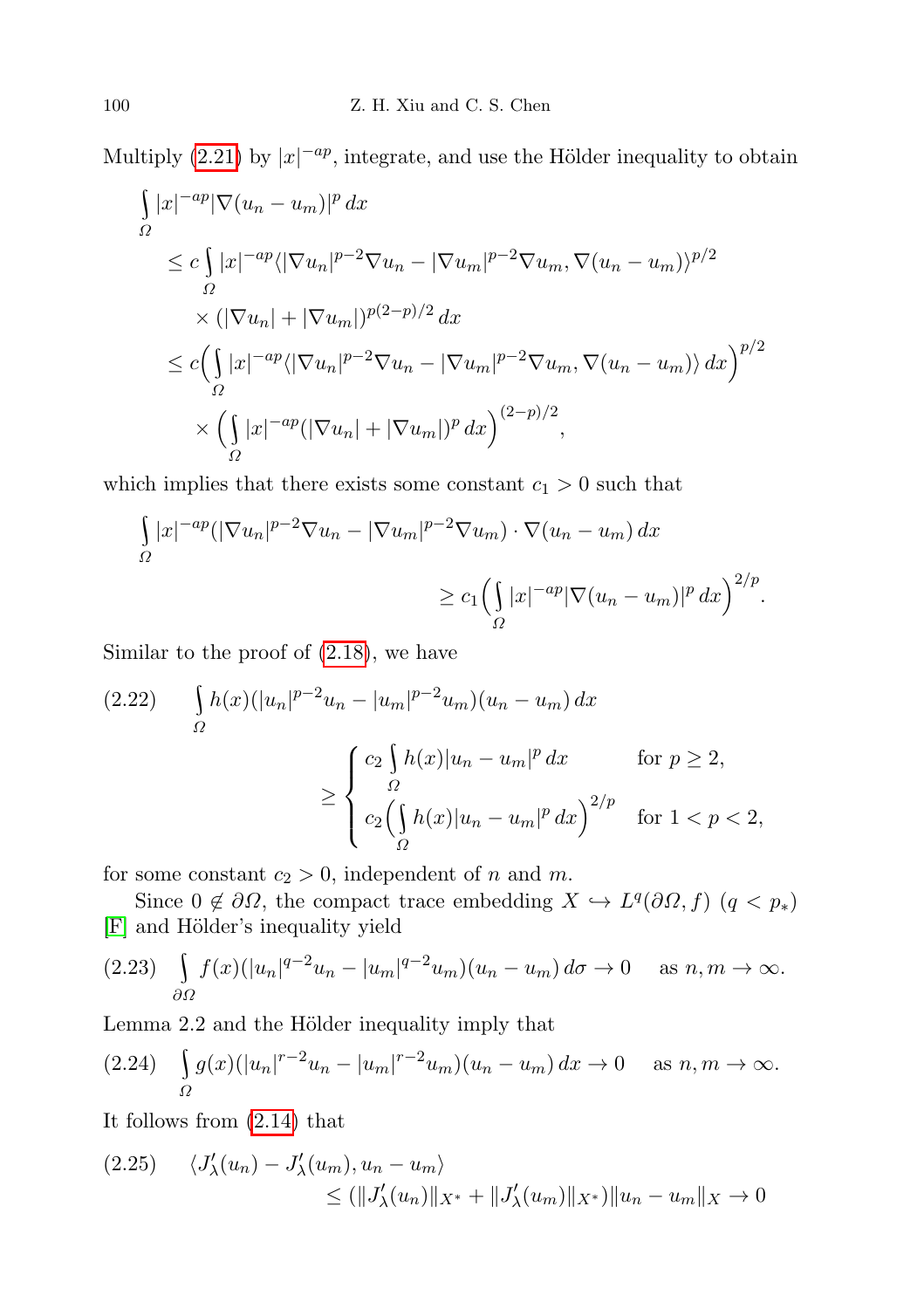<span id="page-8-1"></span>as  $n, m \to \infty$ . Therefore, it follows from  $(2.16)$ ,  $(2.18)$  and  $(2.22)$ – $(2.25)$  that (2.26)  $||u_n - u_m||_X \to 0$  as  $n, m \to \infty$ ,

so  $\{u_n\}$  is a Cauchy sequence in X. Thus, there exists  $u \in X$  such that  $u_n \to u$  in X.

Now, we introduce the Fountain Theorem, which will be used to prove multiplicity results for problem [\(1.1\)](#page-0-0).

Let  $X$  be a reflexive and separable Banach space. It is well known that there exist  $e_j \in X$  and  $e_j^* \in X^*$   $(j = 1, 2, ...)$  such that

•  $\langle e_i, e_j^* \rangle = \delta_{ij}$ , where  $\delta_{ij} = 1$  for  $i = j$  and  $\delta_{ij} = 0$  for  $i \neq j$ ;

• 
$$
X = \overline{\text{span}\{e_1, e_2, \ldots\}}, X^* = \overline{\text{span}\{e_1^*, e_2^*, \ldots\}}.
$$

We write

(2.27) 
$$
X_j = \text{span}\{e_j\}, \quad Y_k = \bigoplus_{j=1}^k X_j, \quad Z_k = \overline{\bigoplus_{j=k}^\infty X_j}, \quad j, k = 1, 2, \dots
$$

LEMMA 2.4 (Fountain Theorem, [\[B\]](#page-12-7)). Assume  $J_{\lambda} \in C^{1}(X,\mathbb{R}), J_{\lambda}(u) =$  $J_{\lambda}(-u)$ . Suppose that for every  $k \in \mathbb{N}$ , there exist  $\rho_k > \gamma_k > 0$  such that

 $(A_1)$   $a_k = \inf_{u \in Z_k, ||u||_X = \gamma_k} J_\lambda(u) \to \infty$  as  $k \to \infty$ ,

$$
(\mathbf{A}_2) \, b_k = \sup_{u \in Y_k, \|u\|_X = \rho_k} J_\lambda(u) \le 0,
$$

(A<sub>3</sub>)  $J_{\lambda}(u)$  satisfies the  $(PS)_{c}$  condition for every  $c > 0$ .

Then  $J_{\lambda}$  has a sequence  $\{u_k\}$  of critical points such that  $J_{\lambda}(u_k) \rightarrow \infty$  as  $k \to \infty$ .

3. Existence of solutions. In this section, we prove the existence of multiple solutions for problem [\(1.1\)](#page-0-0). The argument is based on the Fountain Theorem of Lemma 2.4.

*Proof of Theorem 1.1.* Our purpose is to verify the assumptions  $(A_1)$ – $(A_3)$ in Lemma 2.4. Let

(3.1) 
$$
\beta_k = \sup_{u \in Z_k, u \neq 0} \frac{\|u\|_{L^r(\Omega, g)}}{\|u\|_X} = \sup_{u \in Z_k, \|u\|_X = 1} \|u\|_{L^r(\Omega, g)},
$$

(3.2) 
$$
\sigma_k = \sup_{u \in Z_k, u \neq 0} \frac{\|u\|_{L^q(\partial \Omega, f)}}{\|u\|_X} = \sup_{u \in Z_k, \|u\|_X = 1} \|u\|_{L^q(\partial \Omega, f)}.
$$

Then

<span id="page-8-0"></span>
$$
(3.3) \t\t ||u||_{L^{r}(\Omega,g)} \leq \beta_k ||u||_X, \t ||u||_{L^{q}(\partial\Omega,f)} \leq \sigma_k, \t \forall u \in Z_k.
$$

Furthermore, we claim that

$$
\beta_k \to 0, \quad \sigma_k \to 0 \quad \text{as } k \to \infty.
$$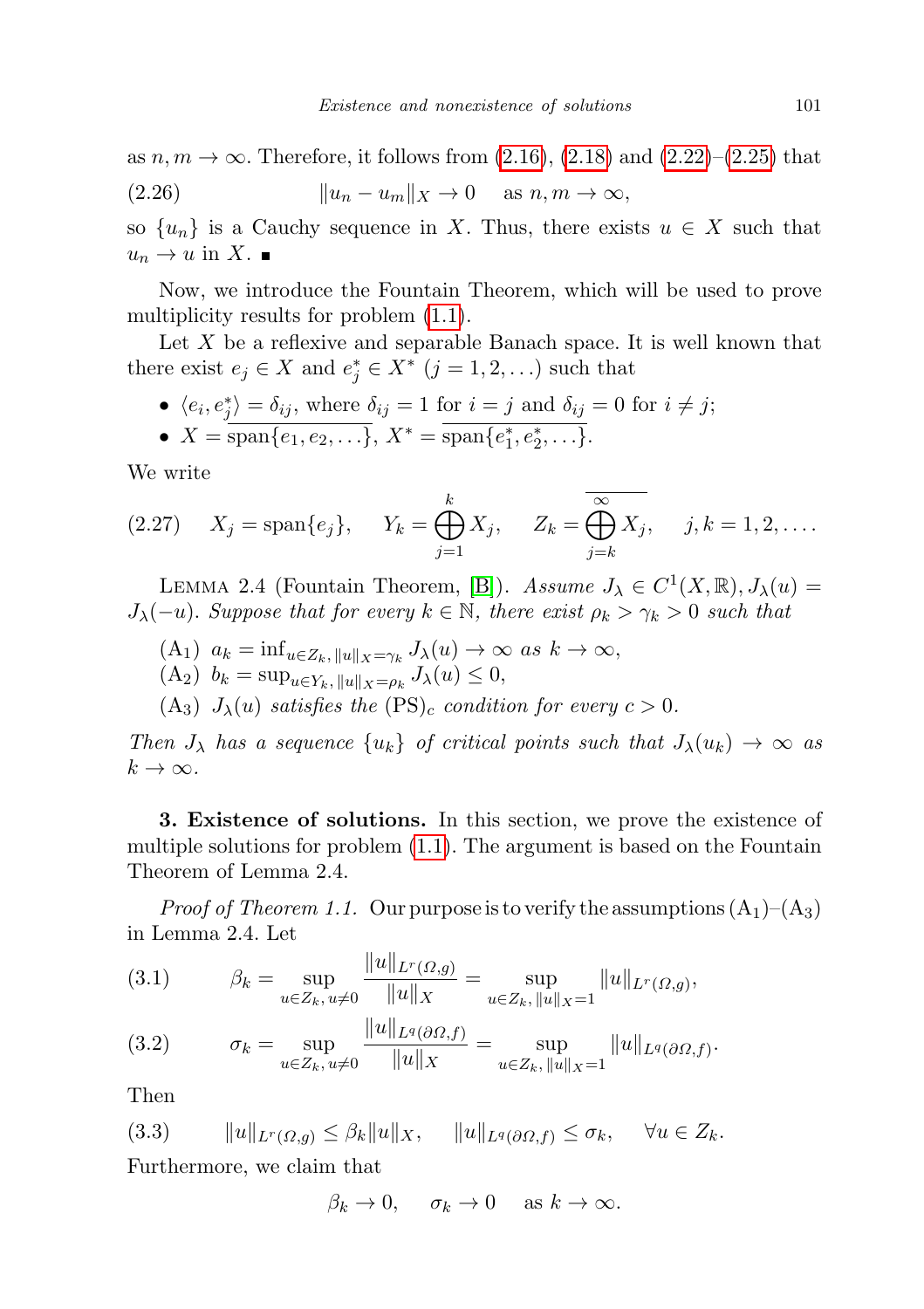In fact, it is easy to check that  $0 < \beta_{k+1} \leq \beta_k$ . Hence there exists  $\beta_0 \geq 0$ such that  $\beta_k \to \beta_0$  as  $k \to \infty$ . In the following, we prove that  $\beta_0 = 0$ .

Indeed, the definition of  $\beta_k$  means that there exists  $u_k \in Z_k$  with  $||u_k||_X$ = 1 such that  $-1/k \leq \beta_k - ||u_k||_{L^r(\Omega,q)} \leq 1/k$  for all  $k \geq 1$ . Then there exists a subsequence, still denoted by  $\{u_k\}$ , such that  $u_k \rightharpoonup u$  in X, and  $\lim_{k\to\infty} \langle u_k, e_j^* \rangle = 0$  for all  $j \ge 1$ . Thus,  $u = 0$  and  $u_k \to 0$ . It follows from Lemma 2.2 that  $u_k \to 0$  in  $L^r(\Omega, g)$  as  $k \to \infty$ , so  $\beta_0 = 0$ .

Similarly, we find that  $\sigma_k \to 0$  as  $k \to \infty$ .

It follows from [\(2.1\)](#page-3-1) and [\(3.3\)](#page-8-0) that

<span id="page-9-0"></span>
$$
(3.4)
$$

$$
J_{\lambda}(u) = \frac{1}{p} ||u||_{X}^{p} - \frac{\lambda}{q} ||u||_{L^{q}(\partial\Omega,f)}^{q} - \frac{1}{r} ||u||_{L^{r}(\Omega,g)}^{r}
$$
  
\n
$$
\geq \frac{1}{p} ||u||_{X}^{p} - \frac{\lambda}{q} \sigma_{k}^{q} ||u||_{X}^{q} - \frac{1}{r} \beta_{k}^{r} ||u||_{X}^{r}
$$
  
\n
$$
= \frac{1}{2p} ||u||_{X}^{p} + \left(\frac{1}{4p} ||u||_{X}^{p} - \frac{\lambda}{q} \sigma_{k}^{q} ||u||_{X}^{q}\right) + \left(\frac{1}{4p} ||u||_{X}^{p} - \frac{1}{r} \beta_{k}^{r} ||u||_{X}^{r}\right).
$$

.

Let

(3.5) 
$$
\gamma_k = \min \left\{ \left( \frac{q}{4p\lambda \sigma_k^q} \right)^{1/(q-p)}, \left( \frac{r}{4p\beta_k^r} \right)^{1/(r-p)} \right\}
$$

Since  $\beta_k \to 0$  and  $\sigma_k \to 0$  as  $k \to \infty$ , we have

<span id="page-9-1"></span>(3.6) 
$$
\gamma_k \to \infty \text{ as } k \to \infty.
$$

Therefore, taking  $||u||_X = \gamma_k$ , we deduce from [\(3.4\)](#page-9-0) and [\(3.6\)](#page-9-1) that

(3.7) 
$$
J_{\lambda}(u) \geq \frac{1}{2p} ||u||_{X}^{p} = \frac{1}{2p} \gamma_{k}^{p} \to \infty \quad \text{as } k \to \infty,
$$

which implies that  $(A_1)$  holds.

Since all norms are equivalent on the finite-dimensional space  $Y_k$ , we easily infer from the assumption  $p < r < q$  that  $(A_2)$  holds for large  $\rho_k > 0$ with  $||u||_X = \rho_k$ . It is obvious that  $(A_3)$  holds by Lemma 2.3. Thus, the proof of Theorem 1.1 is complete.

To prove Theorem 1.2, we introduce the following lemma (see [\[W\]](#page-13-18)).

LEMMA 3.1. Let  $J_{\lambda} \in C^{1}(X,\mathbb{R})$ , where X is a Banach space. Assume  $J_{\lambda}$  satisfies the  $(PS)_{c}$  condition for every  $c > 0$ ,  $J_{\lambda}(-u) = J_{\lambda}(u)$ ,  $J_{\lambda}(0) = 0$ , and  $J_{\lambda}$  is bounded from below on X. If for any  $k \in \mathbb{N}$ , there exists a kdimensional subspace  $Y_k$  and  $\rho_k > 0$  such that

$$
\sup_{u \in Y_k, \|u\|_X = \rho_k} J_\lambda(u) < 0,
$$

then  $J_{\lambda}(u)$  has a sequence of critical values  $c_k < 0$  satisfying  $c_k \to 0$  as  $k \to \infty$ .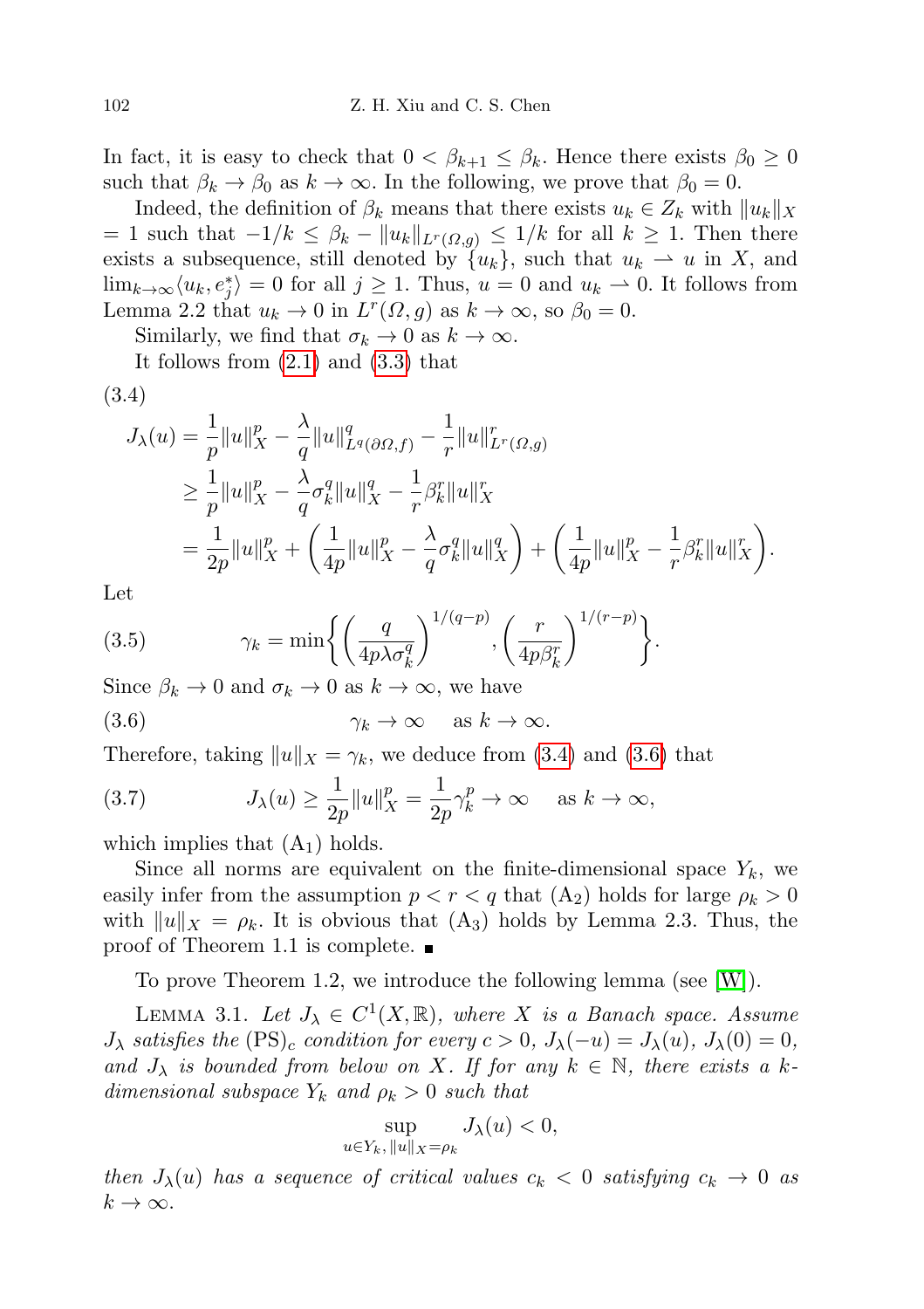*Proof of Theorem 1.2.* The trace embedding  $X \hookrightarrow L^q(\partial\Omega, f)$  and Lemma 2.2 mean that there exist constants  $c_3, c_4 > 0$  such that

(3.8) 
$$
J_{\lambda}(u) = \frac{1}{p} ||u||_{X}^{p} - \frac{\lambda}{q} ||u||_{L^{q}(\partial\Omega,f)}^{q} - \frac{1}{r} ||u||_{L^{r}(\Omega,g)}^{r}
$$

$$
\geq \frac{1}{p} ||u||_{X}^{p} - \frac{\lambda}{q} c_{3} ||u||_{X}^{q} - \frac{1}{r} c_{4} ||u||_{X}^{r}.
$$

Let

$$
h(t) = \frac{1}{p}t^{p} - \frac{\lambda}{q}c_{3}t^{q} - \frac{1}{r}c_{4}t^{r}, \quad t \ge 0.
$$

It is not difficult to check that

$$
h(t) \to 0
$$
 as  $t \to 0^+$  and  $h(t) \to \infty$  as  $t \to \infty$ .

This together with the assumption  $q < p$ ,  $r < p$  implies that  $h(t)$  attains its global minimum at some point  $t_0 > 0$ , and  $h(t_0) < 0$ . Thus,  $J_\lambda$  is bounded below. Similar to the proof of Lemma 2.3, we can prove that  $J_{\lambda}$  satisfies the  $(PS)<sub>c</sub>$  condition for every  $c > 0$ .

Let  $Y_k$  be defined as in [\(2.27\)](#page-8-1). Since  $r < p$  and  $q < p$ , and all norms on the finite-dimensional space  $Y_k$  are equivalent, we can choose  $\rho_k$  small enough such that

$$
\sup_{u \in Y_k, \|u\|_X = \rho_k} J_\lambda(u) < 0.
$$

Thus, Lemma 3.1 shows that problem  $(1.1)$  has a sequence of solutions  $u_k$ . Moreover,  $J_{\lambda}(u_k) \to 0$  as  $k \to \infty$ .

4. Nonexistence of solutions. In this section, we prove the nonexistence of nontrivial nonnegative solutions for problem [\(1.1\)](#page-0-0) by the test function method of Mitidieri and Pohozaev [\[MP2\]](#page-13-12). The approach is essentially based on a priori estimates by a careful choice of test functions without using comparison or maximum principle arguments.

For other references on this method, see [\[OT,](#page-13-19) [LT,](#page-13-20) [MP1\]](#page-13-21) and the references therein.

<span id="page-10-0"></span>Proof of Theorem 1.3. Define

(4.1) 
$$
\varphi_0(s) = \begin{cases} 1 & \text{for } 0 \le s \le 1, \\ (n-k)^{-1} (n(2-s)^k - k(2-s)^n) & \text{for } 1 \le s \le 2, \\ 0 & \text{for } s \ge 2, \end{cases}
$$

where  $n > k > 2$ . From [\(4.1\)](#page-10-0) we deduce by a direct computation that

<span id="page-10-1"></span>
$$
(4.2) \qquad 0 \le \varphi_0(s) \le 1, \qquad 0 \le |\varphi'_0(s)| \le \beta_0 \varphi_0^{1-1/k}(s), \qquad \beta_0 = k \bigg(\frac{n}{n-k}\bigg)^{1/k}.
$$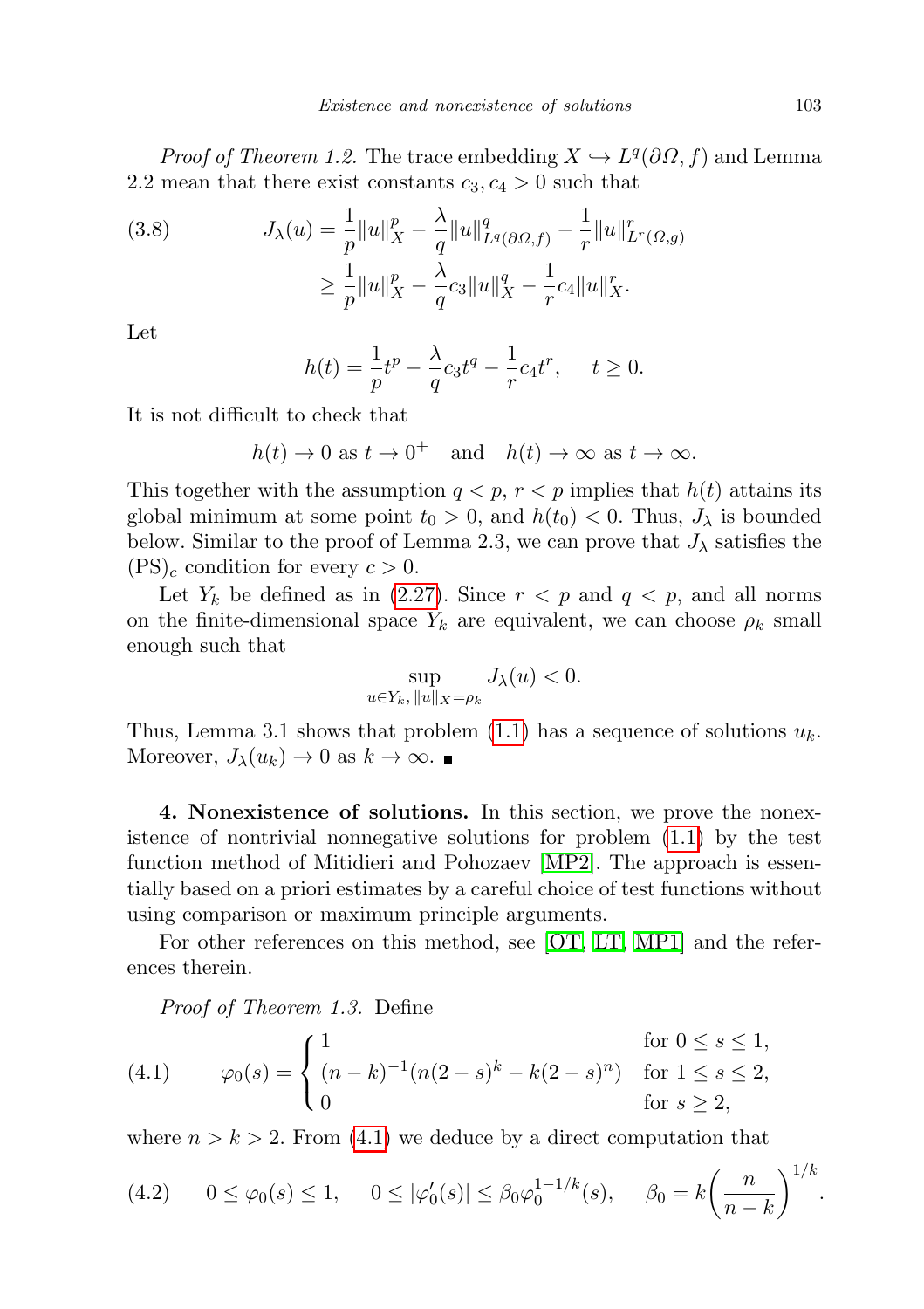Let  $\varphi(x) = \varphi_0(|x|/R)$ . Take  $\delta < 0$  with  $|\delta|$  small enough, multiply [\(1.1\)](#page-0-0) by  $u^{\delta}\varphi$  and integrate to obtain

<span id="page-11-0"></span>
$$
(4.3) \int_{\Omega} g(x)u^{r+\delta-1}\varphi \,dx = \int_{\Omega} |x|^{-ap}|\nabla u|^{p-2}\nabla u \nabla (u^{\delta}\varphi) \,dx \n+ \int_{\Omega} h(x)u^{p+\delta-1}\varphi \,dx - \lambda \int_{\Omega} f(x)u^{q+\delta-1}\varphi \,d\sigma \n= \int_{\Omega} |x|^{-ap}|\nabla u|^{p-1}\nabla \varphi u^{\delta} \,dx + \delta \int_{\Omega} |x|^{-ap}|\nabla u|^{p}u^{\delta-1}\varphi \,dx \n+ \int_{\Omega} h(x)u^{p+\delta-1}\varphi \,dx - \lambda \int_{\partial\Omega} f(x)u^{q+\delta-1}\varphi \,d\sigma.
$$

Since  $\delta < 0$ ,  $f(x) > 0$  and  $h(x) < 0$ , [\(4.3\)](#page-11-0) implies that

<span id="page-11-1"></span>(4.4) 
$$
\int_{\Omega} g(x)u^{r+\delta-1}\varphi \,dx + |\delta| \int_{\Omega} |x|^{-ap} |\nabla u|^p u^{\delta-1}\varphi \,dx
$$

$$
\leq \int_{\Omega} |x|^{-ap} |\nabla u|^{p-1} \nabla \varphi u^{\delta} \,dx.
$$

By the Young inequality, we have

(4.5) 
$$
\int_{\Omega} |x|^{-ap} |\nabla u|^{p-1} \nabla \varphi u^{\delta} dx \leq \varepsilon \int_{\Omega} |x|^{-ap} |\nabla u|^p \varphi u^{\delta-1} dx + c(\varepsilon) \int_{\Omega} |x|^{-ap} u^{p+\delta-1} |\nabla \varphi|^p \varphi^{-(p-1)} dx.
$$

Using the Young inequality again, we see that for any  $\eta > 0$ ,

<span id="page-11-2"></span>(4.6) 
$$
\int_{\Omega} |x|^{-ap} u^{p+\delta-1} |\nabla \varphi|^p \varphi^{-(p-1)} dx \le c(\eta) B + \eta \int_{\Omega} g(x) u^{r+\delta-1} \varphi dx,
$$

where

<span id="page-11-4"></span>(4.7) 
$$
B = \int_{\Omega} |x|^{-\frac{ap(r+\delta-1)}{r-p}} g_0^{-\frac{p+\delta-1}{r-p}} |\nabla \varphi|^{\frac{p(r+\delta-1)}{r-p}} \varphi^{\frac{r-pr-p\delta}{r-p}} dx
$$

and  $g_0$  is given in  $(A_4)$ . Let  $\varepsilon, \eta > 0$  be small enough such that  $\eta c(\varepsilon) < 1/2$ and  $\varepsilon < |\delta|/2$ . Then it follows from  $(4.4)$ – $(4.6)$  that

<span id="page-11-5"></span>(4.8) 
$$
\frac{1}{2} \int_{\Omega} g(x) u^{r+\delta-1} \varphi \, dx + \frac{|\delta|}{2} \int_{\Omega} |x|^{-ap} |\nabla u|^p u^{\delta-1} \varphi \, dx \leq c(\varepsilon) c(\eta) B.
$$

Let  $x = R\xi$ . Noting that  $\varphi(x) = \varphi_0(|x|/R)$ , we obtain

<span id="page-11-3"></span>
$$
(4.9) \qquad \frac{\partial \varphi}{\partial x_j} = \varphi'_0(|\xi|) \cdot \frac{1}{R} \cdot \frac{x_j}{|x|}, \qquad |\nabla \varphi| \le \frac{N}{R} |\varphi'_0(|\xi|)| \le \frac{N}{R} \varphi_0^{1-1/k}(|\xi|) \beta_0,
$$

where  $\beta_0$  is defined in [\(4.2\)](#page-10-1). Since  $r > p > 1$  and  $\delta < 0$ , we can choose k large enough such that  $kr - kp - pr > 0$ . Therefore, it follows from [\(4.2\)](#page-10-1)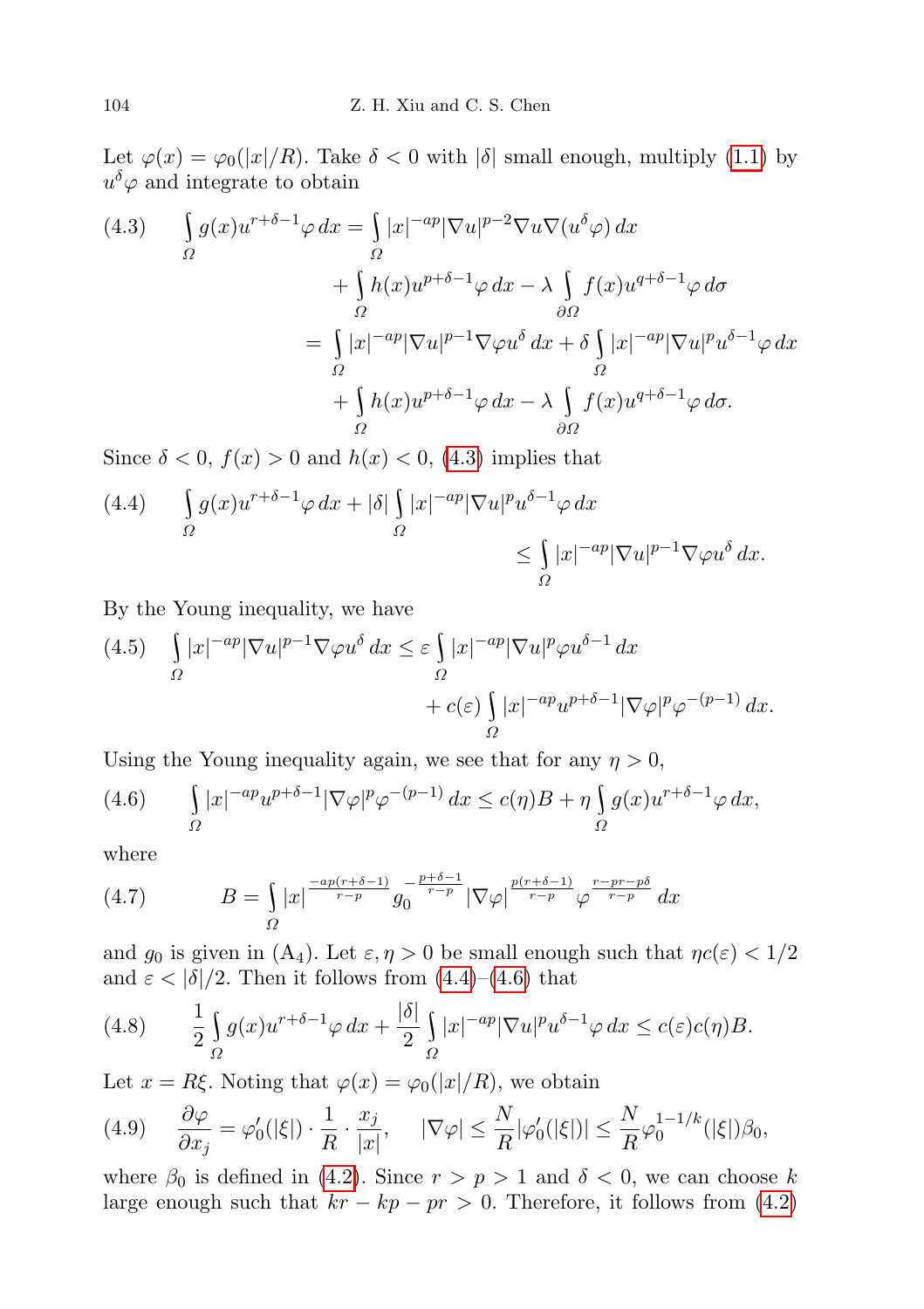and [\(4.9\)](#page-11-3) that

<span id="page-12-8"></span>
$$
(4.10) \quad c(\varepsilon)c(\eta)B \le c_5 \int_{1 \le |\xi| \le 2} R^{N - \frac{p(a+1)(r+\delta-1)}{r-p}} |\xi|^{\frac{-ap(r+\delta-1)}{r-p}} \varphi_0^{\frac{kr - kp - pr - p\delta + p}{k(r-p)}}(|\xi|) d\xi
$$
  

$$
\le c_6 R^{N - \frac{p(a+1)(r+\delta-1)}{r-p}}
$$

for some constants  $c_5, c_6 > 0$ , with B defined in [\(4.7\)](#page-11-4). Then [\(4.8\)](#page-11-5) and [\(4.10\)](#page-12-8) yield

(4.11) 
$$
\int_{\Omega} g(x) u^{r+\delta-1} \varphi \, dx \leq c_6 R^{N - \frac{p(a+1)(r+\delta-1)}{r-p}}.
$$

On the other hand, the assumption  $\frac{Nr}{(a+1)(r+1)+N} < p$  implies that there exists  $\delta < 0$  with  $|\delta|$  small such that

$$
N - \frac{p(a+1)(r+\delta-1)}{r-p} < 0.
$$

Therefore, by virtue of [\(4.11\)](#page-12-8), we have

$$
\lim_{R \to \infty} \int_{\Omega} g(x) u^{r+\delta - 1} = 0,
$$

that is,  $u = 0$  a.e. in  $\Omega$ .

Acknowledgements. The authors would like to express their sincere gratitude to the anonymous reviewers for valuable comments and suggestions.

## References

- <span id="page-12-6"></span>[\[AP\]](http://dx.doi.org/10.1007/s10231-002-0064-y) B. Abdellaoui and I. Peral, Existence and nonexistence results for quasilinear elliptic equations involving the p-Laplacian with a critical potential, Ann. Mat. 182 (2003), 247–270.
- <span id="page-12-1"></span>[\[AlCM\]](http://dx.doi.org/10.1016/S0362-546X(98)00176-X) C. O. Alves, P. C. Carrião and O. H. Miyagaki, *Existence and multiplicity results* for a class of resonant quasilinear elliptic problems on  $\mathbb{R}^N$ , Nonlinear Anal. 39 (2000), 99–110.
- <span id="page-12-3"></span>[\[Am\]](http://dx.doi.org/10.1006/jfan.1996.0045) A. Ambrosetti, *Multiplicity results for some nonlinear elliptic equations*, J. Funct. Anal. 137 (1996), 219–242.
- <span id="page-12-4"></span>[\[Aou\]](http://dx.doi.org/10.1016/j.na.2011.09.035) S. Aouaoui, On some degenerate equasilinear equations involving variable exponents, Nonlinear Anal. 75 (2012), 1843–1858.
- <span id="page-12-0"></span>[\[AW\]](http://dx.doi.org/10.1016/0001-8708(78)90130-5) D. G. Aronson and H. F. Weinberger, Multidimensional nonlinear diffusion arising in population genetics, Adv. Math. 30 (1978), 33–76.
- <span id="page-12-5"></span>[\[AsCM\]](http://dx.doi.org/10.1016/j.aml.2005.10.004) R. B. Assunção, P. C. Carrião and O. H. Miyagaki, *Multiplicity of solutions for* critical singular problems, Appl. Math. Lett. 19 (2006), 741–746.
- <span id="page-12-2"></span>[AB] D. Averna and G. Bonanno, Three solutions for a Neumann boundary value problem involving the p-Laplacian, Matematiche (Catania) 60 (2005), 81–91.
- <span id="page-12-7"></span>[\[B\]](http://dx.doi.org/10.1016/0362-546X(93)90151-H) T. Bartsch, Infinitely many solutions of a symmetric Dirichlet problem, Nonlinear Anal. 20 (1993), 1205–1216.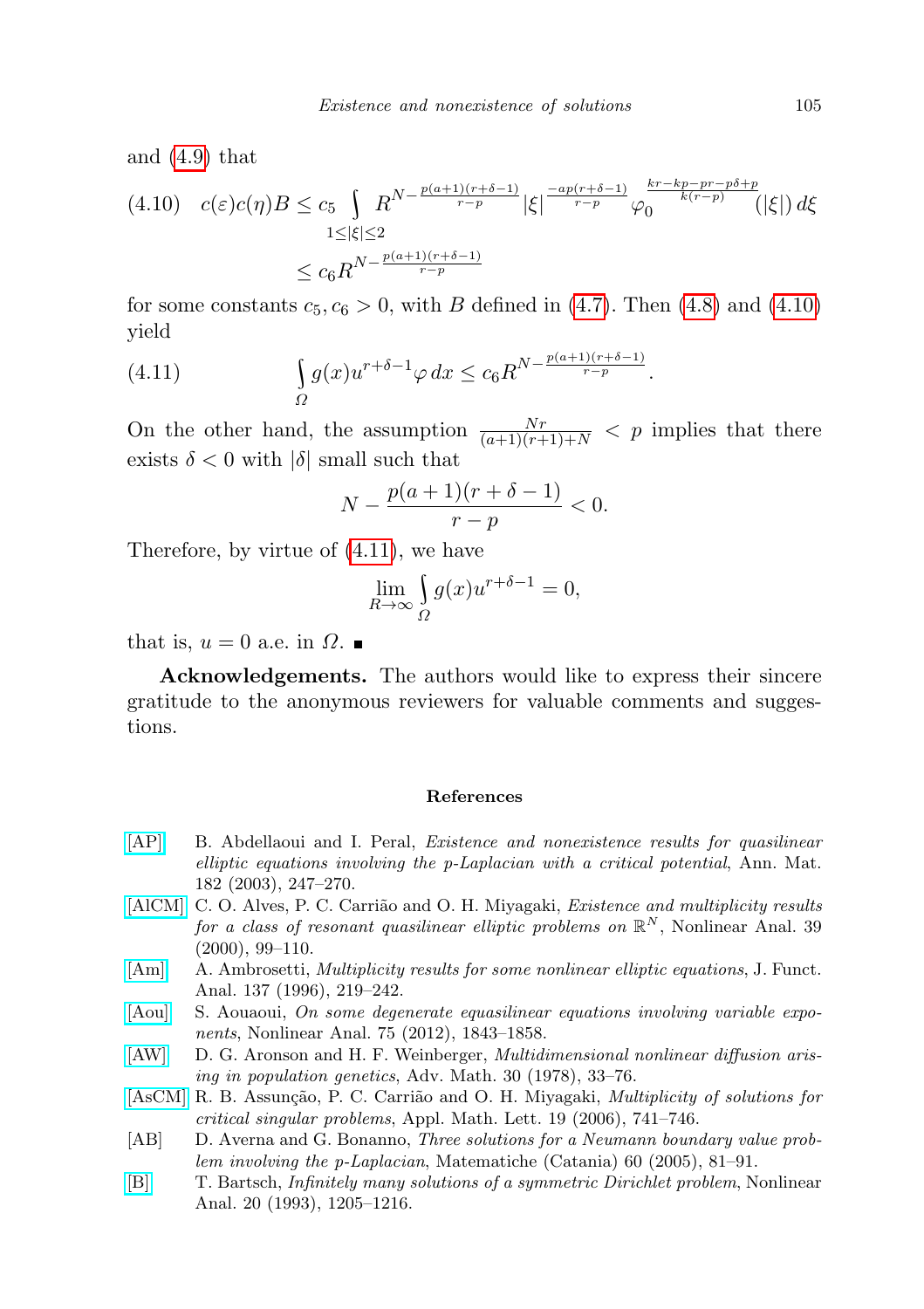- <span id="page-13-6"></span>[\[BR\]](http://dx.doi.org/10.1006/jmaa.2001.7609) J. F. Bonder and J. D. Rossi, Existence results for the p-Laplacian boundary conditions, J. Math. Anal. Appl. 263 (2001), 195–223.
- <span id="page-13-14"></span>[\[B-U\]](http://dx.doi.org/10.3934/cpaa.2006.5.941) F. Brock, L. Iturriaga, J. Sánchez and P. Ubilla, *Existence of positive solutions for* p-Laplacian problems with weights, Comm. Pure Appl. Anal. 5 (2006), 941–952.
- <span id="page-13-13"></span>[CKN] L. Caffarelli, R. Kohn and L. Nirenberg, First order interpolation inequalities with weights, Compos. Math. 53 (1984), 437–477.
- <span id="page-13-3"></span>[\[CCD\]](http://dx.doi.org/10.1007/s00013-005-1425-8) F. Cammaroto, A. Chinnì and B. Di Bella, Some multiplicity results for quasilinear Neumann problems, Arch. Math. (Basel) 86 (2006), 154–162.
- <span id="page-13-10"></span>[\[CG\]](http://dx.doi.org/10.1016/j.jmaa.2005.09.061) M. Chhetri and P. Girg, Nonexistence of nonnegative solutions for a class of (p−1)-superhomogeneous semipositone problems, J. Math. Anal. Appl. 322 (2006), 957–963.
- <span id="page-13-1"></span>[D] J. I. Díaz, Nonlinear Partial Differential Equations and Free Boundaries, Vol. I, Elliptic Equations, Res. Notes Math. 106, Pitman, Boston, MA, 1985.
- <span id="page-13-17"></span>[\[F\]](http://dx.doi.org/10.1016/j.jmaa.2007.08.003) X. L. Fan, Boundary trace embedding theorems for variable exponent Sobolev space, J. Math. Anal. Appl. 339 (2008), 1395–1412.
- <span id="page-13-9"></span>[\[FIV\]](http://dx.doi.org/10.1007/s00605-010-0190-3) F. Faraci, A. Iannizzotto and C. Varga, Infinitely many bounded solutions for the p-Laplacian with nonlinear boundary conditions, Monatsh. Math. 163 (2011), 25–38.
- <span id="page-13-15"></span>[\[GR\]](http://dx.doi.org/10.1007/s10231-004-0128-2) M. Ghergu and V. Rădulescu, Singular elliptic problems with lack of compactness, Ann. Mat. 185 (2006), 63–79.
- <span id="page-13-0"></span>[K] J. L. Kazdan, Prescribing the Curvature of a Riemannian Manifold, CBMS Reg. Conf. Ser. Math. 57, Amer. Math. Soc., Providence, RI, 1985.
- <span id="page-13-5"></span>[\[KM\]](http://dx.doi.org/10.1007/s00030-007-7015-7) A. Kristály and W. Marzantowicz, *Multiplicity of symmetrically distinct sequences* of solutions for a quasilinear problem in  $\mathbb{R}^N$ , Nonlinear Differential Equations Appl. 15 (2008), 209–226.
- <span id="page-13-20"></span>[LT] Y. Laskri and N. Tatar, The critical exponent for an ordinary fractional differential problem, Comput. Math. Appl. 59 (2010), 1266–1270.
- <span id="page-13-21"></span>[\[MP1\]](http://dx.doi.org/10.1007/s00032-004-0032-7) E. Mitidieri and S. I. Pohozaev, Towards a unified approach to nonexistence of solutions for a class of differential inequalities, Milan J. Math. 72 (2004), 129–162.
- <span id="page-13-12"></span>[\[MP2\]](http://dx.doi.org/10.1007/PL00001368) E. Mitidieri and S. I. Pohozaev, Nonexistence of weak solutions for some degenerate elliptic and parabolic problems on  $\mathbb{R}^n$ , J. Evol. Equations 1 (2001), 189-220.
- <span id="page-13-19"></span>[\[OT\]](http://dx.doi.org/10.1016/j.jmaa.2010.12.012) T. Ogawa and H. Takeda, Non-existence of weak solutions to nonlinear damped wave equations in exterior domains, J. Math. Anal. Appl. 379 (2011), 8–14.
- <span id="page-13-2"></span> $[PR]$  M.-C. Pélissier et L. Reynaud, Étude d'un modèle mathématique d'écoulement de glacier, C. R. Acad. Sci. Paris Sér. A 279 (1974), 531–534.
- <span id="page-13-7"></span>[P] K. Pflüger, *Existence and multiplicity of solutions to a p-Laplacian equation with* nonlinear boundary condition, Electron. J. Differential Equations 1998, no. 10, 13 pp.
- <span id="page-13-11"></span>[\[PS\]](http://dx.doi.org/10.1016/j.anihpc.2007.02.004) P. Pucci and R. Servadei, Existence, non-existence and regularity of radial ground states for  $p$ -Laplacian equations with singular weights, Ann. Inst. H. Poincaré Anal. Non Linéaire 25 (2008), 505–537.
- <span id="page-13-18"></span>[\[W\]](http://dx.doi.org/10.1007/PL00001436) Z. Q. Wang, Nonlinear boundary value problems with concave nonlinearities near the origin, Nonlinear Differential Equations Appl. 8 (2001), 15–33.
- <span id="page-13-4"></span>[\[WT\]](http://dx.doi.org/10.1016/j.na.2005.10.010) X. Wu and K.-K. Tan, On existence and multiplicity of solutions of Neumann boundary value problems for quasi-linear elliptic equations, Nonlinear Anal. 65 (2006), 1334–1347.
- <span id="page-13-8"></span>[\[XCH\]](http://dx.doi.org/10.1016/j.jmaa.2012.05.059) Z. H. Xiu, C. S. Chen and J. C. Huang, Existence of multiple solutions for an elliptic system with sign-changing weight functions, J. Math. Anal. Appl. 395 (2012), 531–541.
- <span id="page-13-16"></span>[\[X\]](http://dx.doi.org/10.1016/j.na.2005.03.095) B. J. Xuan, The solvability of quasilinear Brezis–Nirenberg-type problems with singular weights, Nonlinear Anal. 62 (2005), 703–725.